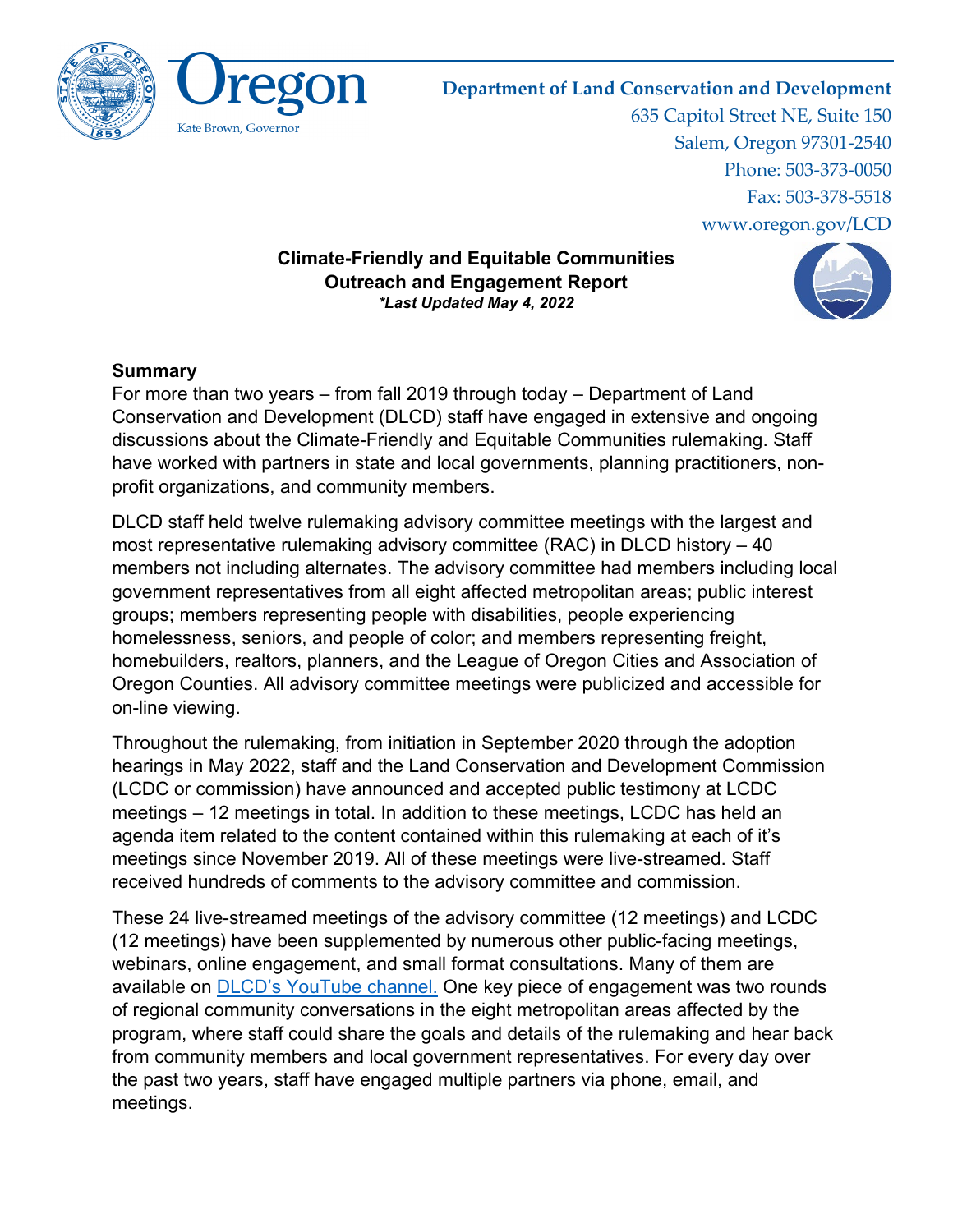A summary of the community engagement process to support the rulemaking is provided in the figure below.



## **Specific Engagement Activities**

The following presents an overview of some of the specific engagement activities that staff have held to support this rulemaking.

| April-Sept. 2020       | Series of 34 interviews with local partners, interested parties,<br>community-benefit organizations, and other agencies. Report<br>presented to LCDC at their July 2020 meeting.                                                                 |
|------------------------|--------------------------------------------------------------------------------------------------------------------------------------------------------------------------------------------------------------------------------------------------|
| <b>June 2020</b>       | Webinar about potential rulemaking                                                                                                                                                                                                               |
| <b>June 2020</b>       | Survey of local partners and interested parties including MPO<br>policy board and technical advisory board members                                                                                                                               |
| May-July 2020          | Scoping for rulemaking at LCDC meetings                                                                                                                                                                                                          |
| September 2020         | LCDC initiates rulemaking and issues advisory committee<br>charge and charter                                                                                                                                                                    |
| <b>Sept.-Dec.2020</b>  | <b>Rulemaking Advisory Committee Selection</b><br>Open application process; over 100 applications, established<br>40+ person advisory committee, including many community-<br>based organizations; representatives from all eight metro<br>areas |
| Nov. 2020 - April 2022 | <b>Rulemaking Advisory Committee Meetings</b>                                                                                                                                                                                                    |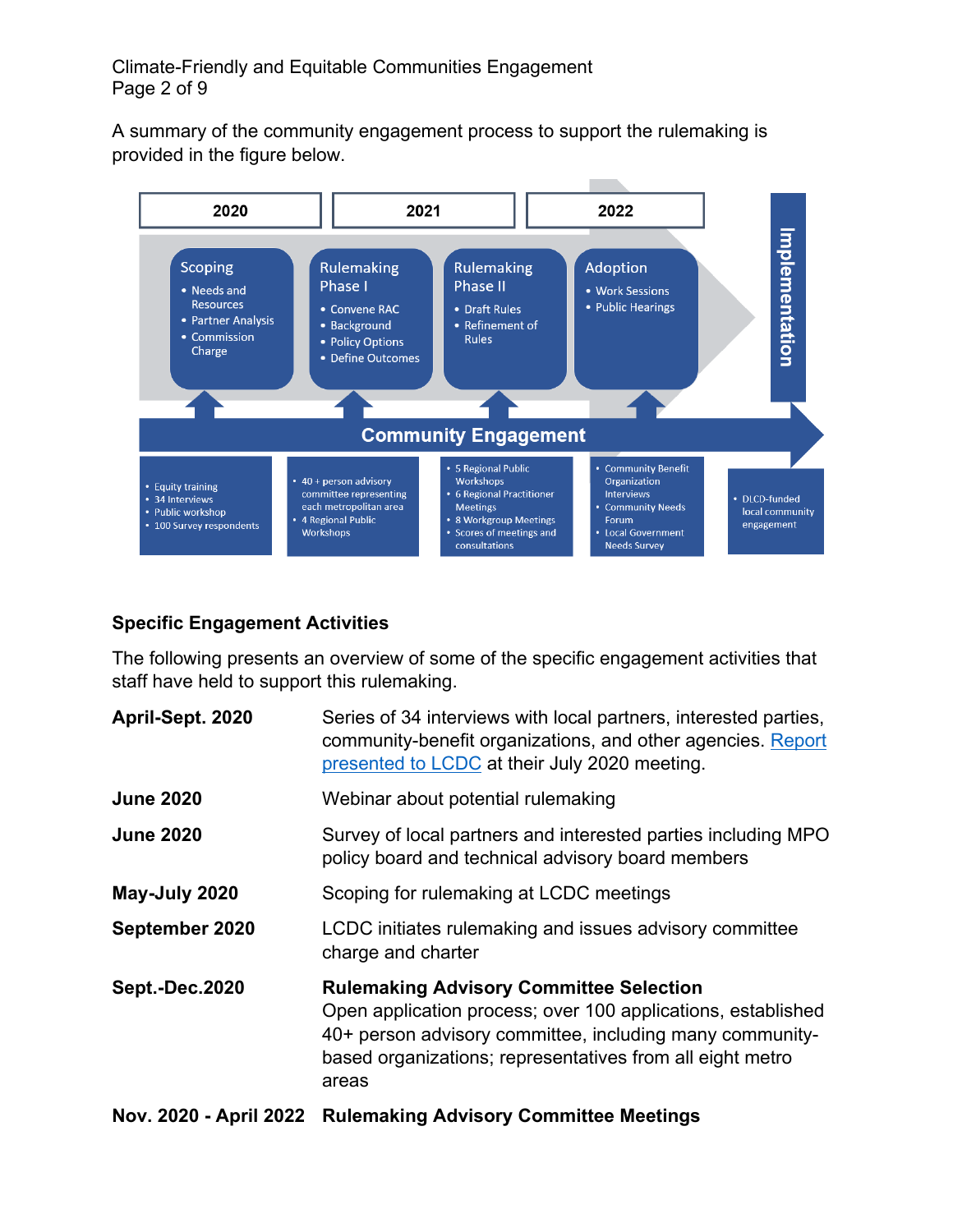Climate-Friendly and Equitable Communities Engagement Page 3 of 9

| April-May 2021          | <b>Community Conversations</b><br>submit comments.          | Five regional community conversations, one held during<br>business hours and four in the evenings; over 200 participants<br>total. While themed by region, people could attend any. An on-<br>line StoryMap engagement exercise was available so people<br>who could not attend the meetings could review materials and |
|-------------------------|-------------------------------------------------------------|-------------------------------------------------------------------------------------------------------------------------------------------------------------------------------------------------------------------------------------------------------------------------------------------------------------------------|
|                         | April 6<br>April 13<br>May 11<br>May 19<br><b>May 25</b>    | Corvallis/Albany<br>Rogue Valley/Medford and Grants Pass<br><b>Bend</b><br>Eugene/Springfield/Coburg<br>Salem/Keizer/Turner                                                                                                                                                                                             |
| <b>May 2021</b>         | <b>Green Infrastructure Webinar</b><br>and Shantae Johnson. | Over 100 attendees for presentation on green infrastructure<br>and the rulemaking, with Dr. Vivek Shandas, Bob Sallinger,                                                                                                                                                                                               |
| May-July 2021           | agencies.                                                   | <b>Performance Measures Workgroup</b><br>Staff hosted an eleven-person workgroup to guide staff<br>development of proposals for monitoring and reporting rules.<br>The workgroup met for over ten hours across five meetings<br>and consulted with subject matter experts from four state                               |
| <b>Fall/Winter 2021</b> |                                                             | <b>Technical Work Groups Meetings</b><br>Staff hosted and publicized a series of eleven one-to-two hour<br>discussions on detailed rules topics with freight<br>representatives, local governments, and other partners.                                                                                                 |
| September 2021          |                                                             | <b>Open Forum to Answer Questions</b>                                                                                                                                                                                                                                                                                   |
| October 2021            | <b>Community Conversations</b>                              | Four regional community conversations, two held during<br>business hours and two in the evenings; over 200 participants<br>total. While themed by region, people could attend any.                                                                                                                                      |
|                         | Oct 25<br>Oct 26<br>Oct 27<br>Oct 28                        | Southern Oregon<br>Bend, Corvallis, Albany<br>Salem/Keizer, Eugene-Springfield<br><b>Portland Metro</b>                                                                                                                                                                                                                 |
| December 2021           | <b>Regional Practitioner Meetings</b><br>Salem/Keizer)      | Series of nine two-hour meetings with local practitioners in<br>each geographic area (Southern Oregon,<br>Albany/Corvallis/Bend, Portland Metro, Eugene/Springfield,                                                                                                                                                    |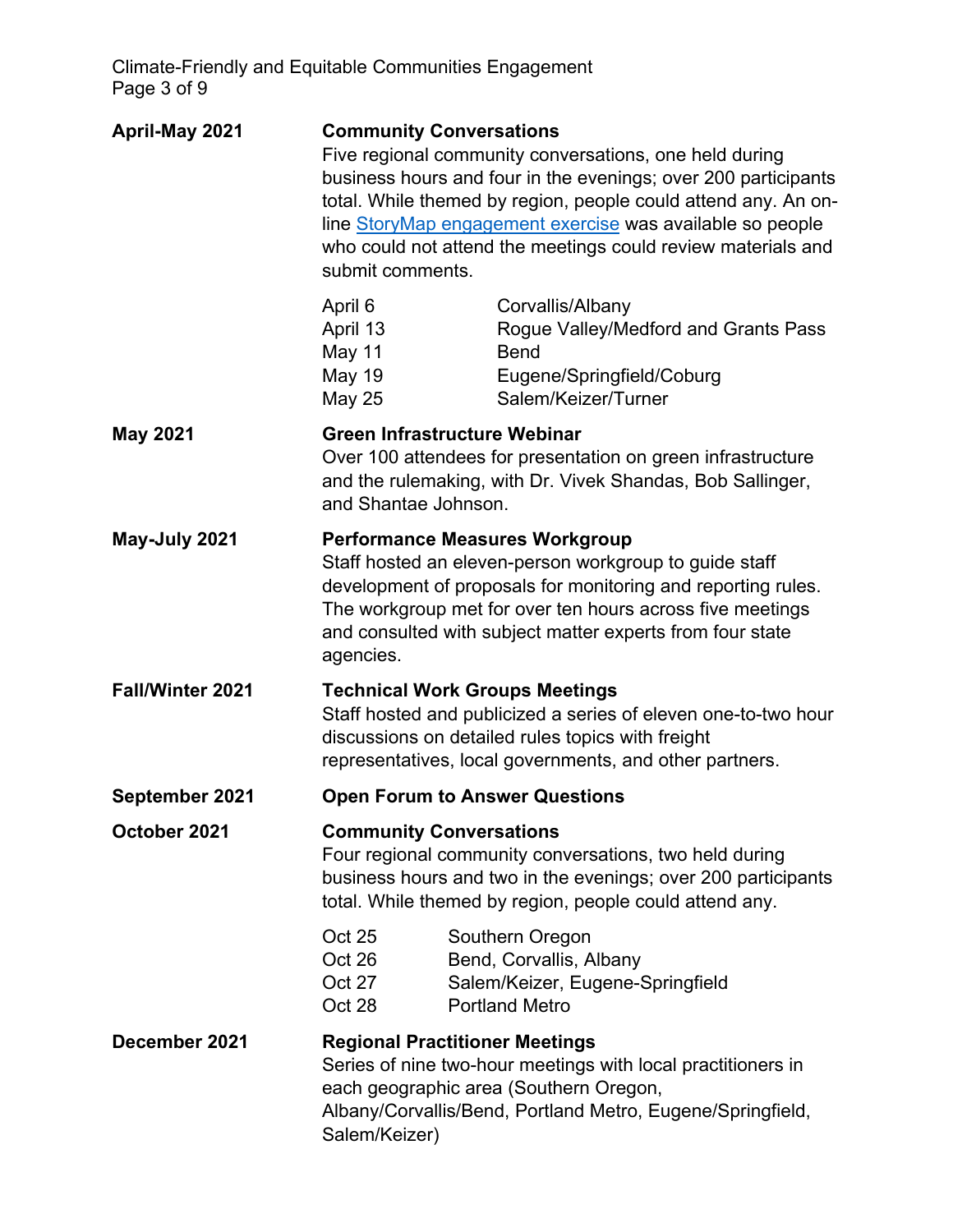## **Spring 2022 Open Forum to Answer Questions**

**Engagement for Budget Build to Support Implementation** Series of engagement actions to support the department budget request for the '23-24 biennium including a community needs forum, RAC member interviews, and local government needs survey.

## **Engagement Meetings 2021-2022 (partial list)**

The following is a partial list of the meetings attended by staff to provide briefings, answer questions, and receive feedback for the rulemaking.

| Jan 8            | <b>MPO/Transit Providers Meeting</b>                             |
|------------------|------------------------------------------------------------------|
| Jan 20           | Oregon Model Steering Committee-GHG Subcommittee                 |
| March 9          | <b>MPO/Transit Providers Meeting</b>                             |
| March 24         | Metro MTAC/TPAC                                                  |
| April 15         | Oregon Model Steering Committee EO 20-04 briefing                |
| June/July        | Metro MTAC/TPAC                                                  |
| July 9           | <b>MPO/Transit Providers Meeting</b>                             |
| Aug 17           | Oregon Model Steering Committee-GHG Subcommittee                 |
| Sept 1           | Metro staff meeting                                              |
| Sept 9           | Anti-displacement tools webinar with Dr. Lisa Bates              |
| Sept 13          | <b>Clackamas County Planning Directors</b>                       |
| Sept 13          | <b>Oregon Transportation Forum</b>                               |
| Sept 16          | Salem/Keizer area implementation needs                           |
| Sept 17          | Beaverton staff discussion                                       |
| Sept 17          | Association of Oregon Counties Planning Directors                |
| Sept 22          | Metro discussion                                                 |
| Sept 22          | <b>Metro Policy Advisory Committee</b>                           |
| Sept 27          | City of Salem staff discussion                                   |
| Sept 27          | City of Medford Planning Director (Commissioner Warren)          |
| Sept 29          | League of Oregon Cities (Commissioner Warren)                    |
| Sept 29          | East Multnomah Transportation Committee TAC                      |
| Sept 29          | Salem/Keizer area implementation needs follow up meeting         |
| September        | City of Bend (Commissioner Lelack)                               |
| Oct 4            | Parking and Electric Vehicles Topic-Specific Discussion          |
| Oct <sub>6</sub> | University of Oregon class                                       |
| Oct <sub>6</sub> | <b>NAACP (Commissioner Warren)</b>                               |
| Oct 7            | <b>Washington County Planning Directors</b>                      |
| Oct 8            | <b>MPO/Transit Providers Meeting</b>                             |
| Oct 14           | <b>Oregon Homebuilders Association</b>                           |
| <b>Oct 15</b>    | Oregon Chapter, American Planning Association conference panel   |
| Oct 18           | East Multnomah County Transportation Committee elected officials |
| Oct 18           | <b>Wilsonville City Council</b>                                  |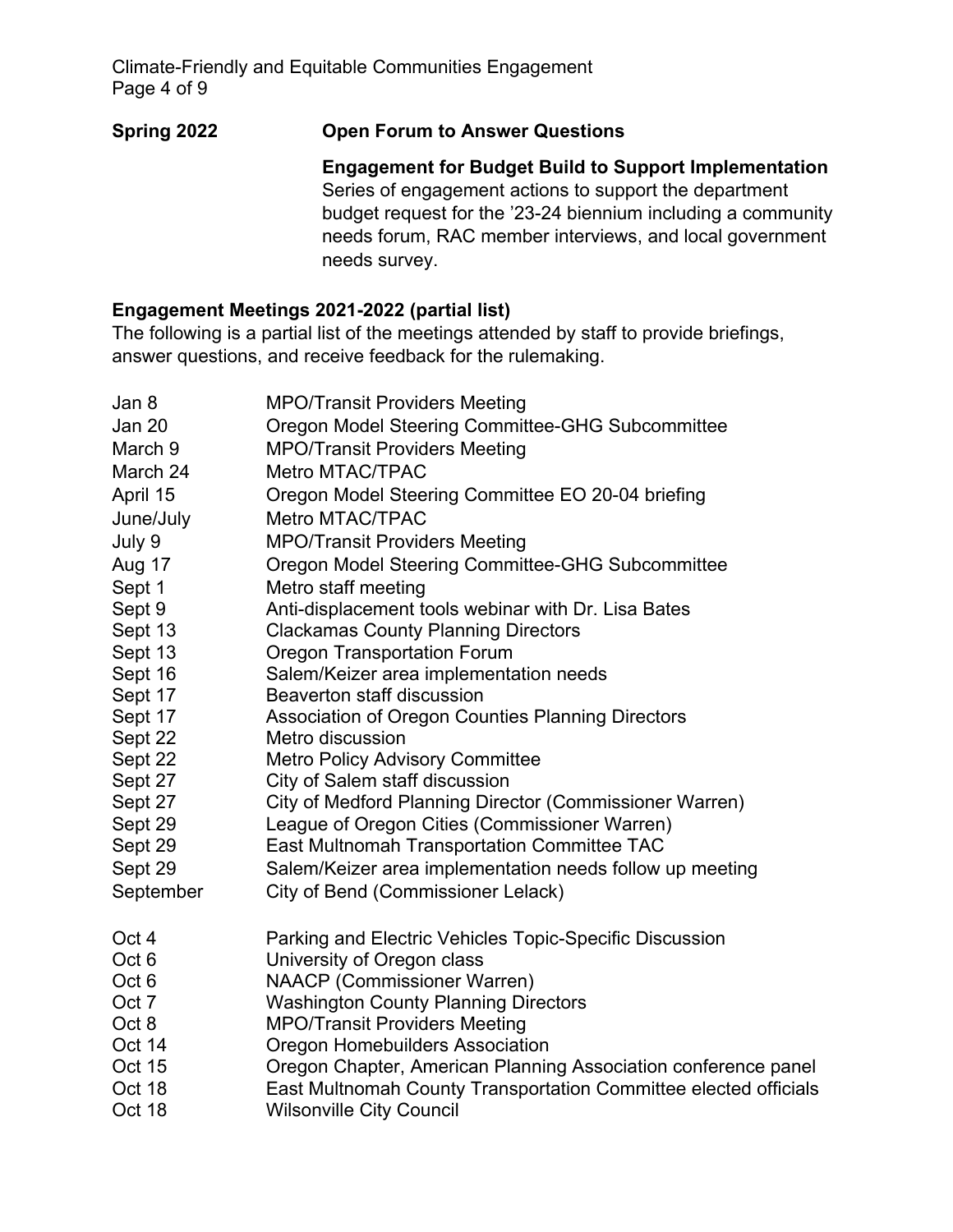Climate-Friendly and Equitable Communities Engagement Page 5 of 9

| Oct 20<br>Oct 25<br>Oct 26<br>Oct 26<br>Oct 26<br>Oct 27<br>Oct 27<br>Oct 28<br>Oct 29<br>October | Oregon Model Steering Committee rulemaking update<br>Southern Oregon Community Conversation<br>Mid-Oregon Community Conversation (Bend, Corvallis, Albany)<br><b>Clackamas Transportation Advisory Committee</b><br>City of Talent Planning Commission (Commissioner Warren)<br>City of Talent City Manager (Commissioner Warren)<br>Community Conversation (Salem/Keizer, Eugene-Springfield)<br><b>Portland Metro Community Conversation</b><br><b>DLCD Citizen Involvement Advisory Committee</b><br>Bend-area Environmental Organizations (Commissioner Lelack) |
|---------------------------------------------------------------------------------------------------|---------------------------------------------------------------------------------------------------------------------------------------------------------------------------------------------------------------------------------------------------------------------------------------------------------------------------------------------------------------------------------------------------------------------------------------------------------------------------------------------------------------------------------------------------------------------|
| Nov <sub>4</sub>                                                                                  | Representative McLain                                                                                                                                                                                                                                                                                                                                                                                                                                                                                                                                               |
| Nov 8                                                                                             | City of Ashland Planning Commission (Commissioner Warren)                                                                                                                                                                                                                                                                                                                                                                                                                                                                                                           |
| <b>Nov 15</b>                                                                                     | Wilsonville City Council (Kevin)                                                                                                                                                                                                                                                                                                                                                                                                                                                                                                                                    |
| Nov 17                                                                                            | Association of Oregon Counties presentation                                                                                                                                                                                                                                                                                                                                                                                                                                                                                                                         |
| Nov 17                                                                                            | <b>Oregon Housing Alliance</b>                                                                                                                                                                                                                                                                                                                                                                                                                                                                                                                                      |
| <b>Nov 29</b><br><b>Nov 29</b>                                                                    | Parking with Metro staff                                                                                                                                                                                                                                                                                                                                                                                                                                                                                                                                            |
| <b>Nov 30</b>                                                                                     | Electric vehicle charging and parking discussion with utilities<br>Second Electric vehicle charging and parking discussion with utilities                                                                                                                                                                                                                                                                                                                                                                                                                           |
| November                                                                                          | Central Oregon Realtors (Commissioner Lelack)                                                                                                                                                                                                                                                                                                                                                                                                                                                                                                                       |
| Dec 1                                                                                             | Salem/Keizer/Turner practitioner meeting                                                                                                                                                                                                                                                                                                                                                                                                                                                                                                                            |
| Dec 2                                                                                             | <b>Washington County Planning Directors</b>                                                                                                                                                                                                                                                                                                                                                                                                                                                                                                                         |
| Dec 2                                                                                             | Washington County Coordinating Committee; elected officials                                                                                                                                                                                                                                                                                                                                                                                                                                                                                                         |
| Dec 2                                                                                             | Bend practitioner meeting                                                                                                                                                                                                                                                                                                                                                                                                                                                                                                                                           |
| Dec 6                                                                                             | Southern Oregon practitioner meeting                                                                                                                                                                                                                                                                                                                                                                                                                                                                                                                                |
| Dec 7                                                                                             | Eugene/Springfield practitioner meeting                                                                                                                                                                                                                                                                                                                                                                                                                                                                                                                             |
| Dec 8                                                                                             | Parking reform work group                                                                                                                                                                                                                                                                                                                                                                                                                                                                                                                                           |
| Dec 8                                                                                             | Transportation system planning work group                                                                                                                                                                                                                                                                                                                                                                                                                                                                                                                           |
| Dec 10                                                                                            | Climate-friendly areas work group                                                                                                                                                                                                                                                                                                                                                                                                                                                                                                                                   |
| Dec 10                                                                                            | Transportation modal planning work group                                                                                                                                                                                                                                                                                                                                                                                                                                                                                                                            |
| Dec 13                                                                                            | Washington County Coordinating Committee elected officials                                                                                                                                                                                                                                                                                                                                                                                                                                                                                                          |
| Dec 14                                                                                            | Transportation performance standards work group                                                                                                                                                                                                                                                                                                                                                                                                                                                                                                                     |
| Dec 15                                                                                            | Metro Technical and Transportation Policy Advisory Committees                                                                                                                                                                                                                                                                                                                                                                                                                                                                                                       |
| Dec 16                                                                                            | Corvallis/Albany practitioner meeting                                                                                                                                                                                                                                                                                                                                                                                                                                                                                                                               |
| Dec 27                                                                                            | <b>Climate Friendly Areas Work Group</b>                                                                                                                                                                                                                                                                                                                                                                                                                                                                                                                            |
| Dec 28                                                                                            | <b>Transportation System Planning Work Group</b>                                                                                                                                                                                                                                                                                                                                                                                                                                                                                                                    |
| Dec 29                                                                                            | <b>Transportation Modal Planning Work Group</b>                                                                                                                                                                                                                                                                                                                                                                                                                                                                                                                     |
| December                                                                                          | Bend Area Neighborhoods (Commissioner Lelack)                                                                                                                                                                                                                                                                                                                                                                                                                                                                                                                       |

# **2022**

| Jan 4 | Climate-Friendly Areas work group                        |
|-------|----------------------------------------------------------|
| Jan 4 | <b>Transportation System Planning Scheduling meeting</b> |
| Jan 5 | Parking reform with City of Eugene staff                 |
| Jan 6 | <b>Washington County Coordinating Committee</b>          |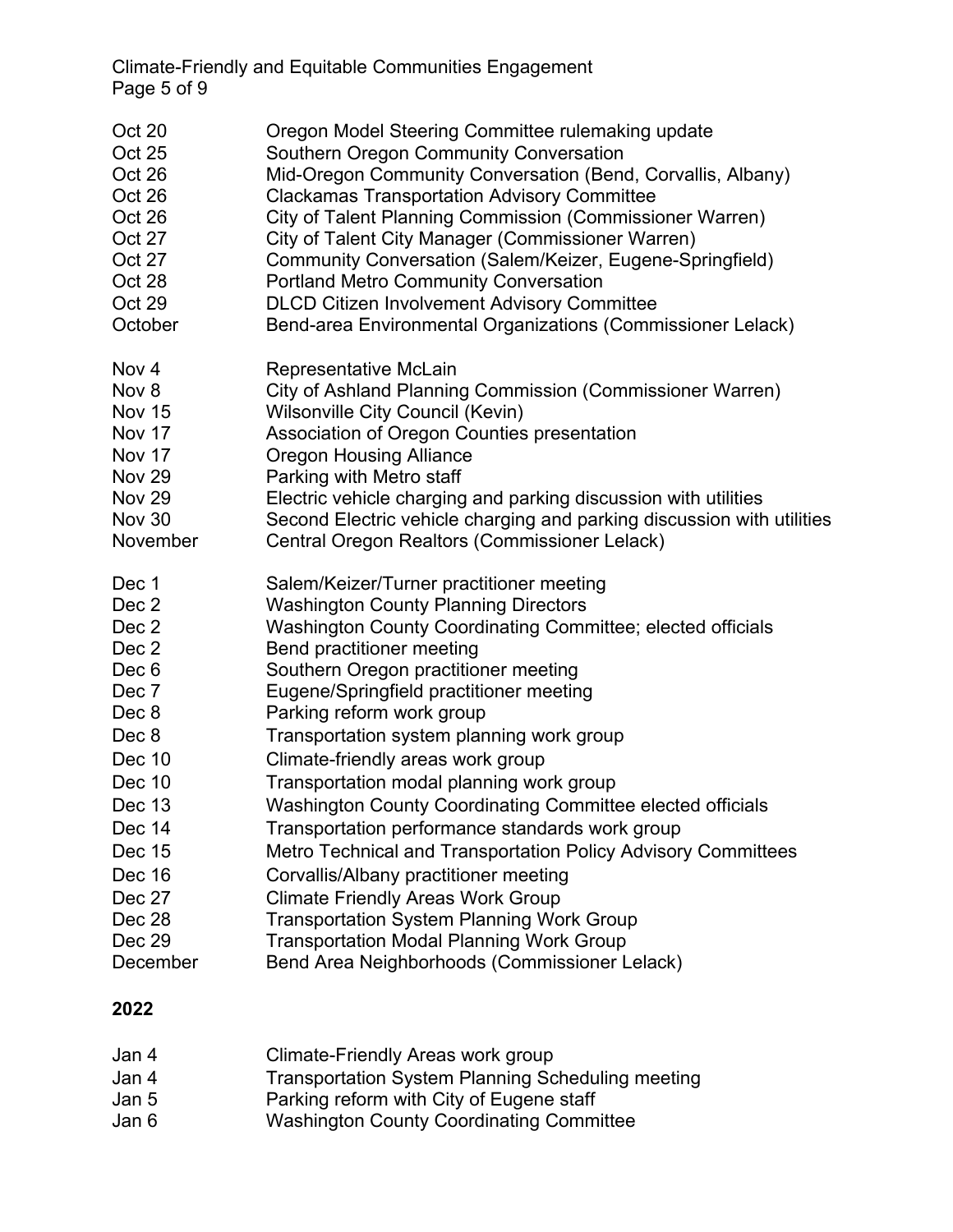Climate-Friendly and Equitable Communities Engagement Page 6 of 9

| <b>Jan 10</b>    | Public interest groups meeting                                       |
|------------------|----------------------------------------------------------------------|
| Jan 12           | Bend Round Table of Neighborhood Associations                        |
| Jan 14           | Disability focus group                                               |
| Jan 18           | Housing Oregon next                                                  |
| <b>Jan 19</b>    | <b>Westside Economic Alliance</b>                                    |
| Jan 20           | <b>RAC 11</b>                                                        |
| Jan 21           | <b>MPO/Transit Providers Meeting</b>                                 |
| Jan 24           | Cornelius evening Planning Commission/Council meeting                |
| <b>Jan 25</b>    | Land Conservation and Development Commission work session            |
| Jan 27           | Medford Planning Director (Commissioner Warren)                      |
| Jan 27           | Springfield Mayor and Planner (Commissioner Warren)                  |
| Jan 28           | 1000 Friends/Oregon Environmental Council (Commissioner Warren)      |
| January          | Bend-area Environmental Organizations (Commissioner Lelack)          |
| Feb 1            | Oregon Planners Network presentation                                 |
| Feb <sub>2</sub> | League of Oregon Cities meeting                                      |
| Feb <sub>2</sub> | Drop-Session, including Clear and Objective Standards                |
| Feb 4            | Drop-in Session to Answer Any Questions                              |
| Feb <sub>7</sub> | Rep. Pam Marsh and Staff (Commissioner Warren)                       |
| Feb 8            | Portland Planning and Sustainability Commission                      |
| Feb 9            | Commercial property developers about electric vehicle infrastructure |
| Feb 11           | Oregon Metropolitan Planning Organization Consortium                 |
| Feb 14           | <b>Oregon Building Codes Division</b>                                |
| Feb 15           | <b>Beaverton staff</b>                                               |
| Feb 16           | <b>Clackamas County Coordinating Committee</b>                       |
| Feb 24           | <b>Clackamas County coordinating committee</b>                       |
| March 1          | Rules published in Secretary of State bulletin                       |
| March 3          | Clackamas County Technical Advisory Committee on Transportation      |
| March 7          | Legislator notice                                                    |
| March 9          | <b>OAPA Legislative Affairs Committee</b>                            |
| March 10         | Oregon Association of Realtors                                       |
| March 15         | <b>Metro Council</b>                                                 |
| March 15         | <b>Bend Bulletin Editorial Board</b>                                 |
| March 15         | <b>Sherwood City Council</b>                                         |
| March 17         | City of Bend leadership                                              |
| March 17         | <b>Happy Valley staff</b>                                            |
| March 18         | <b>Marion County staff</b>                                           |
| March 21         | Interviews of CBO RAC members                                        |
| March 30         | <b>Racial Justice Council Presentation</b>                           |
| March 31         | LCDC Hearing #1                                                      |
| April 4          | Q/A "Office Hours"                                                   |
| April 6          | <b>Bend MPO TAC Committee</b>                                        |
| April 7          | Springfield staff                                                    |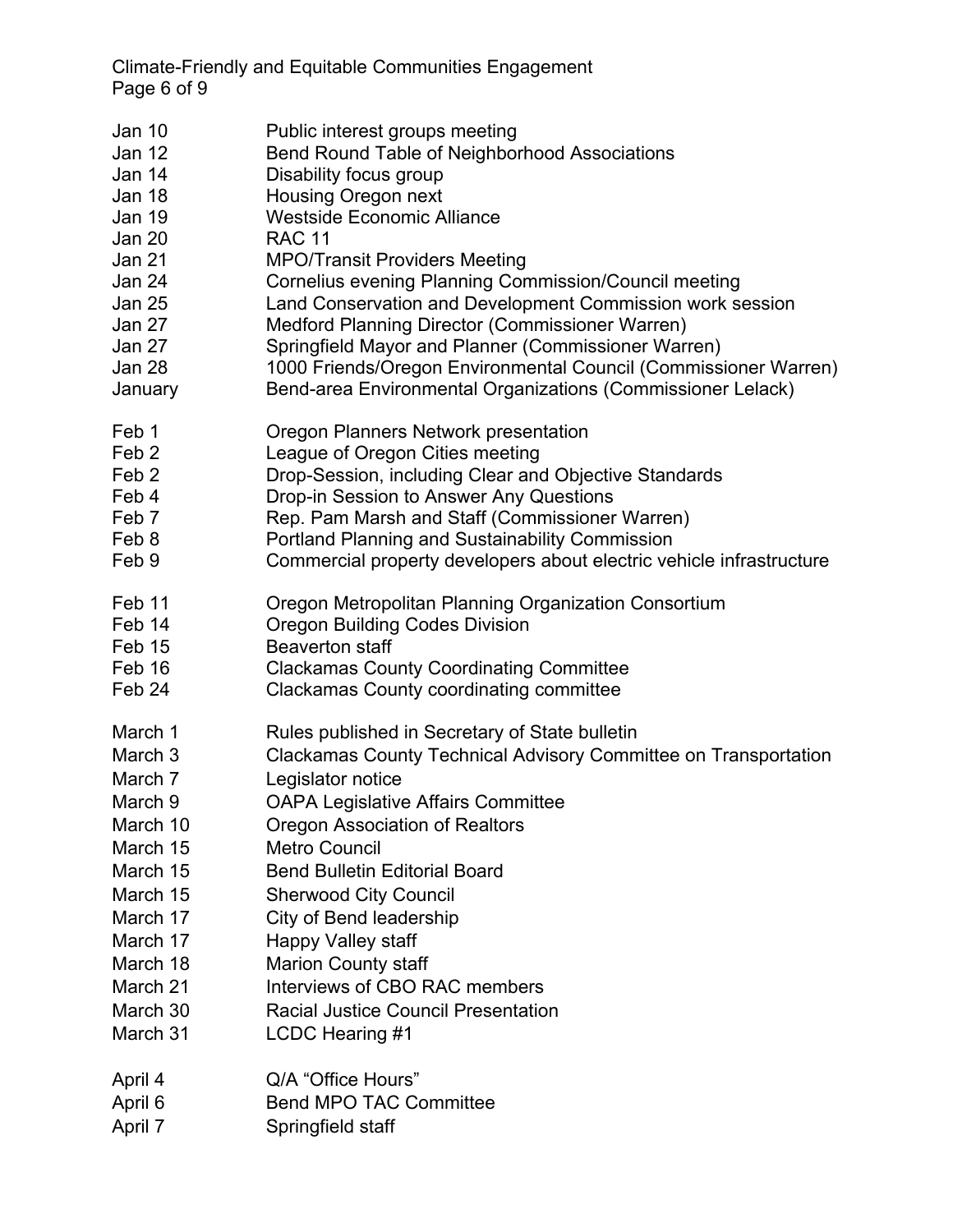Climate-Friendly and Equitable Communities Engagement Page 7 of 9

- April 7 Budget POP Meeting
- April 7 PBOT staff
- April 7 Eugene staff
- April 8 MPO/Transit Providers Meeting
- April 8 Representative Pham
- April 11 RAC 12 meeting
- April 11 Q/A "Office hours"
- April 12 City of Portland
- April 14 Community Needs Forum
- April 14 Survey of local governments on program needs
- April 18 Eugene/Springfield staff
- April 19 **Bend MPO Policy Committee**
- April 20 Oregon Model Statewide Collaborative
- April 25 Medford staff
- April 27 Metro Policy Advisory Committee
- April 28 Bend South Neighborhood Assn (Lelack)
- April 28 Cherriots Board
- May 2 State agency meeting to support implementation

Calendared Meetings for Future Engagement

- May 11 **Bend staff**
- May 19 **LCDC** Hearing #2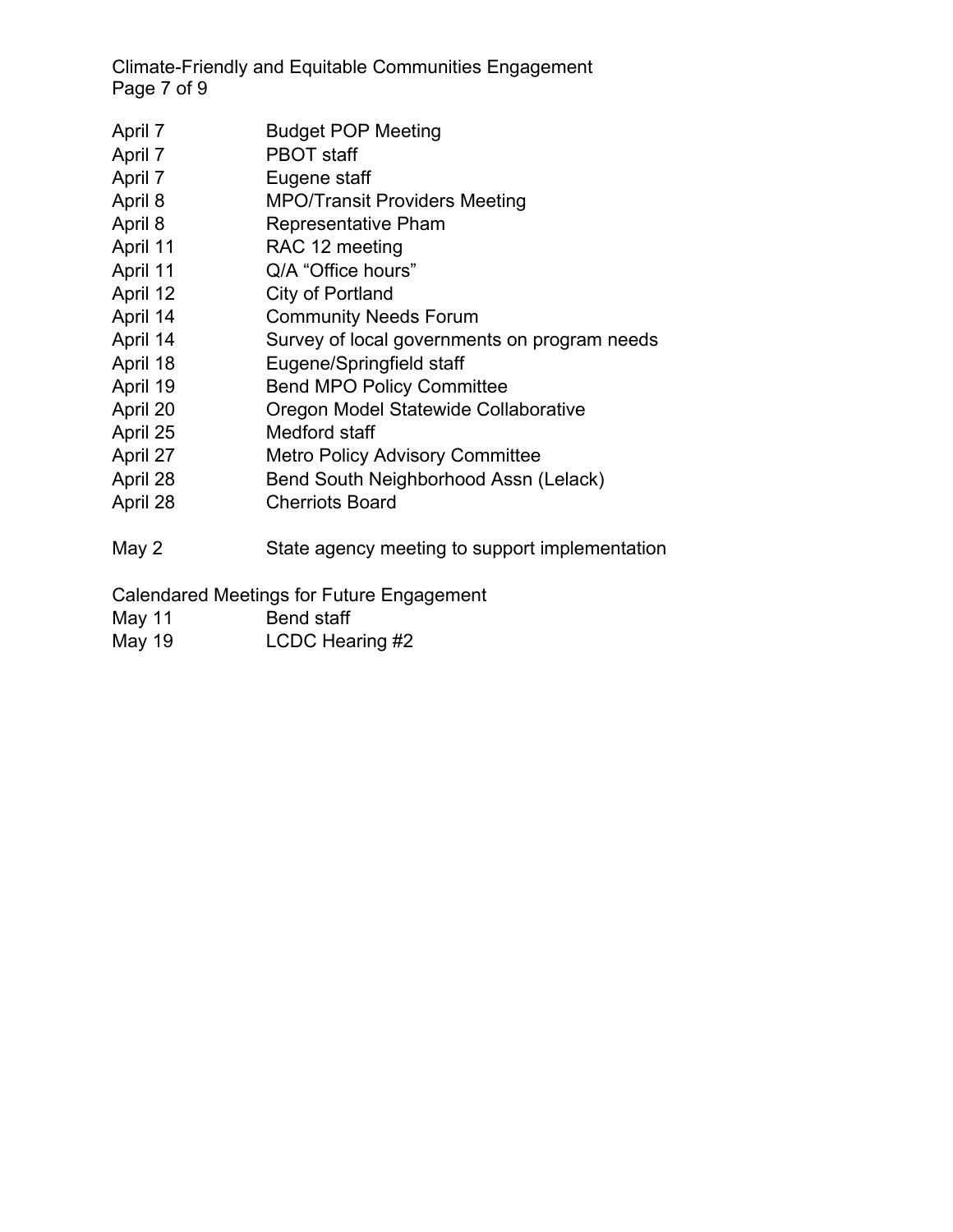Climate-Friendly and Equitable Communities Engagement Page 8 of 9

# **Press**

### **Press Releases**

| May 16, 2020     | Launching rulemaking and invitation to June 11 forum |
|------------------|------------------------------------------------------|
| April 2, 2021    | <b>Spring Community Conversations</b>                |
| October 13, 2021 | <b>Fall Community Conversations</b>                  |
| January 28, 2022 | Ongoing amendments to rules                          |
| March 1, 2022    | Update on rulemaking – Secretary of State filing     |
| March 17, 2022   | <b>LCDC Hearing Rules at Its Meeting</b>             |

### **Press**

September 19, 2021 *Bend Bulletin* editorial [https://www.bendbulletin.com/opinion/editorial-state-developing-new-climate-friendly](https://www.bendbulletin.com/opinion/editorial-state-developing-new-climate-friendly-rules-for-cities/article_88eabc0e-1807-11ec-a02c-f76991967dfa.html)[rules-for-cities/article\\_88eabc0e-1807-11ec-a02c-f76991967dfa.html](https://www.bendbulletin.com/opinion/editorial-state-developing-new-climate-friendly-rules-for-cities/article_88eabc0e-1807-11ec-a02c-f76991967dfa.html)

October 28, 2021 BikePortland.Org article

[https://bikeportland.org/2021/10/28/oregon-rulemaking-process-could-usher-in-new-era](https://bikeportland.org/2021/10/28/oregon-rulemaking-process-could-usher-in-new-era-for-urban-planning-340515)[for-urban-planning-340515](https://bikeportland.org/2021/10/28/oregon-rulemaking-process-could-usher-in-new-era-for-urban-planning-340515)

Jan 2022 *1859 Magazine article*

[https://issuu.com/kevinmax1/docs/1859\\_janfeb2022/s/14345425](https://issuu.com/kevinmax1/docs/1859_janfeb2022/s/14345425)

Jan 21, 2022 *Bend Bulletin* editorial

[https://www.bendbulletin.com/opinion/editorial-will-oregons-climate-friendly-policies](https://www.bendbulletin.com/opinion/editorial-will-oregons-climate-friendly-policies-create-perverse-incentives/article_4a97c650-7a1c-11ec-aa8e-b7ea9fbd9e29.html)[create-perverse-incentives/article\\_4a97c650-7a1c-11ec-aa8e-b7ea9fbd9e29.html](https://www.bendbulletin.com/opinion/editorial-will-oregons-climate-friendly-policies-create-perverse-incentives/article_4a97c650-7a1c-11ec-aa8e-b7ea9fbd9e29.html)

March 4, 2022 *Bend Bulletin* editorial

[https://www.bendbulletin.com/opinion/editorial-state-must-do-more-to-explain-proposed](https://www.bendbulletin.com/opinion/editorial-state-must-do-more-to-explain-proposed-development-rules/article_d8d7b806-9b20-11ec-8d07-a302199fe363.html)[development-rules/article\\_d8d7b806-9b20-11ec-8d07-a302199fe363.html](https://www.bendbulletin.com/opinion/editorial-state-must-do-more-to-explain-proposed-development-rules/article_d8d7b806-9b20-11ec-8d07-a302199fe363.html)